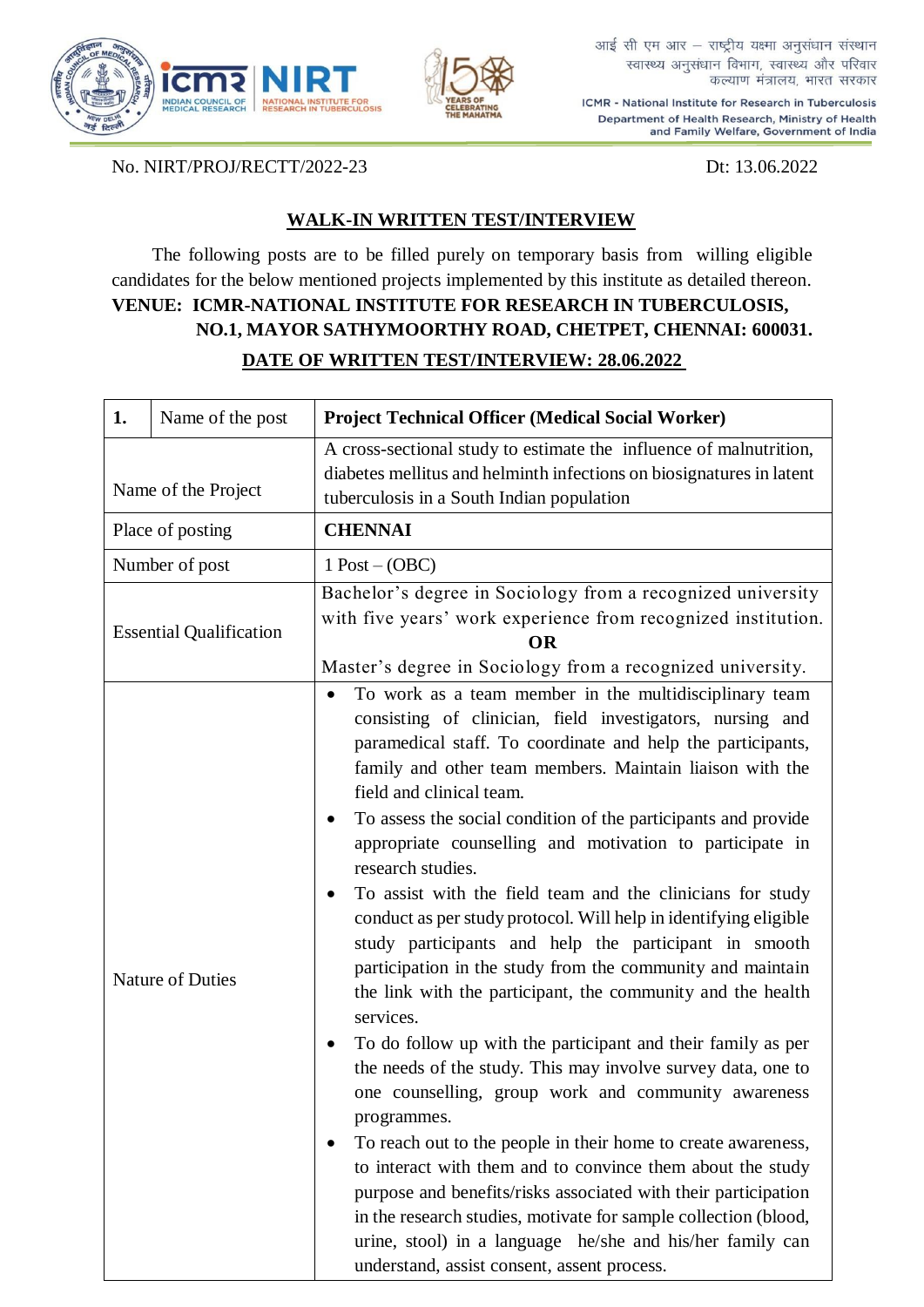|                                                               | perform socio-demographic data collection<br>To<br>(paper/electronic) as per protocol and track, maintain<br>everyday enrolment log sheets, field cards etc.<br>Participate in training programme in Medical Social Work<br>٠<br>(BSW/MSW), other data collection trainings and to<br>participate in medico-social research.<br>Working hours: Report time at Thiruvalllur unit: 6:00 AM.<br>٠<br>6.00 AM to 2.30 PM during field visits and 9.00 AM to 5.30<br>PM during office duty at Thiruvallur unit or NIRT-ICER<br>Chennai.<br>Any other duties assigned by the study PI for study conduct. |
|---------------------------------------------------------------|----------------------------------------------------------------------------------------------------------------------------------------------------------------------------------------------------------------------------------------------------------------------------------------------------------------------------------------------------------------------------------------------------------------------------------------------------------------------------------------------------------------------------------------------------------------------------------------------------|
| Age limit                                                     | Not exceeding 30 years.                                                                                                                                                                                                                                                                                                                                                                                                                                                                                                                                                                            |
| Emoluments                                                    | Consolidated salary Rs.32,000/- p.m.                                                                                                                                                                                                                                                                                                                                                                                                                                                                                                                                                               |
| Duration                                                      | Initially for a period of Six Months                                                                                                                                                                                                                                                                                                                                                                                                                                                                                                                                                               |
| Date of Walk-in written<br>test/interview & Reporting<br>time | 28.06.2022<br>9.00 AM TO 10.00 AM (written test/interview 11.00 AM<br>onwards)                                                                                                                                                                                                                                                                                                                                                                                                                                                                                                                     |

| 2.<br>Name of the post         | <b>Project Administrative Assistant</b>                                                                                                                                                                                                                                                                                                                                                                                                                                                                                                                                                                                                                                                                                                                                                                                                                                                                                                                                     |
|--------------------------------|-----------------------------------------------------------------------------------------------------------------------------------------------------------------------------------------------------------------------------------------------------------------------------------------------------------------------------------------------------------------------------------------------------------------------------------------------------------------------------------------------------------------------------------------------------------------------------------------------------------------------------------------------------------------------------------------------------------------------------------------------------------------------------------------------------------------------------------------------------------------------------------------------------------------------------------------------------------------------------|
| Name of the Project            | A cross-sectional study to estimate the influence of malnutrition,<br>diabetes mellitus and helminth infections on biosignatures in latent<br>tuberculosis in a South Indian population                                                                                                                                                                                                                                                                                                                                                                                                                                                                                                                                                                                                                                                                                                                                                                                     |
| Place of posting               | <b>CHENNAI</b>                                                                                                                                                                                                                                                                                                                                                                                                                                                                                                                                                                                                                                                                                                                                                                                                                                                                                                                                                              |
| Number of post                 | $1$ Post $-(OBC)$                                                                                                                                                                                                                                                                                                                                                                                                                                                                                                                                                                                                                                                                                                                                                                                                                                                                                                                                                           |
| <b>Essential qualification</b> | Graduate in any discipline with 5 years' experience of<br>administration/ finance and accounts work                                                                                                                                                                                                                                                                                                                                                                                                                                                                                                                                                                                                                                                                                                                                                                                                                                                                         |
| <b>Nature of Duties</b>        | Will be responsible for Accounting and Fund maintenance.<br>$\bullet$<br>Will get trained in the software to be used for account<br>maintenance-accounting system for recording expenses and<br>requesting and funding.<br>Will also be responsible for all indents placed and purchased,<br>financial matters, staff contracts, preparing and submitting<br>financial reports and invoices on a regular basis to the budget<br>administrator.<br>Will ensure that accounts are audited according to Indian<br>Accounting laws and also interact with institute finance office.<br>We request 100% effort for the whole study period.<br>Ensure timely hiring and purchasing items from local market for<br>smooth program operations.<br>Maintain books of accounts for all expenditure as required.<br>$\bullet$<br>Ensure timely approval and payments against the approved<br>$\bullet$<br>expenditure.<br>Any other duties assigned by the study PI for study conduct. |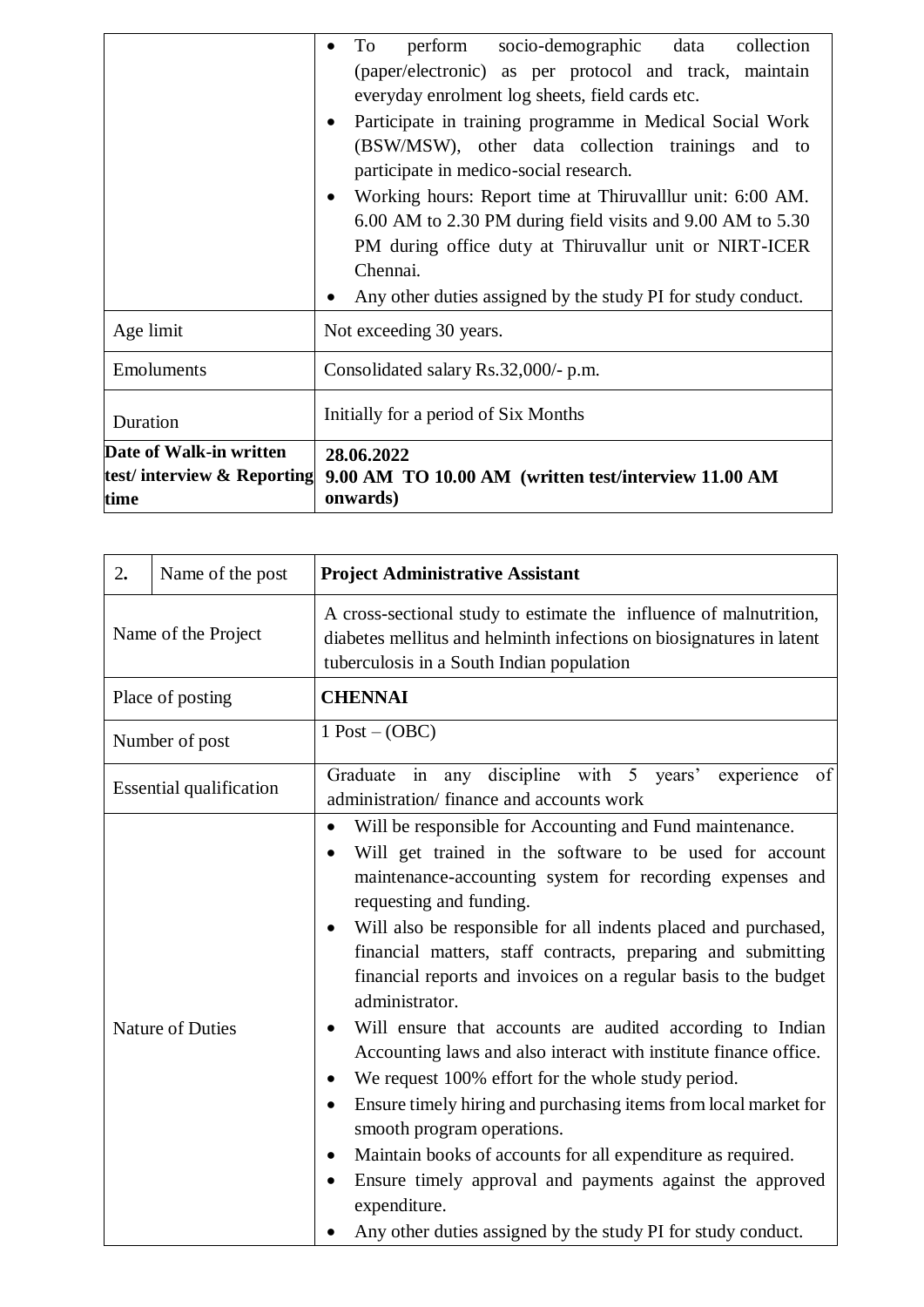| Age limit                                                     | Not exceeding 30 years.                                                        |
|---------------------------------------------------------------|--------------------------------------------------------------------------------|
| Emoluments                                                    | Salary of Rs.32,000/- p.m.                                                     |
| Duration                                                      | Initially for a period of Six Months                                           |
| Date of Walk-in written<br>test/interview & Reporting<br>time | 28.06.2022<br>9.00 AM TO 10.00 AM (written test/interview 11.00 AM<br>onwards) |

| 3.                  | Name of the post               | <b>Senior Project Assistant (UDC)</b>                                                                                                                                                                                                                                                                                                                                                                                                                                                                                                                                                                                                                                                                                                                                                                                                                                                                                                                  |
|---------------------|--------------------------------|--------------------------------------------------------------------------------------------------------------------------------------------------------------------------------------------------------------------------------------------------------------------------------------------------------------------------------------------------------------------------------------------------------------------------------------------------------------------------------------------------------------------------------------------------------------------------------------------------------------------------------------------------------------------------------------------------------------------------------------------------------------------------------------------------------------------------------------------------------------------------------------------------------------------------------------------------------|
| Name of the Project |                                | A cross-sectional study to estimate the influence of malnutrition,<br>diabetes mellitus and helminth infections on biosignatures in latent<br>tuberculosis in a South Indian population                                                                                                                                                                                                                                                                                                                                                                                                                                                                                                                                                                                                                                                                                                                                                                |
| Place of posting    |                                | <b>CHENNAI</b>                                                                                                                                                                                                                                                                                                                                                                                                                                                                                                                                                                                                                                                                                                                                                                                                                                                                                                                                         |
| Number of post      |                                | $1$ Post $-(UR)$                                                                                                                                                                                                                                                                                                                                                                                                                                                                                                                                                                                                                                                                                                                                                                                                                                                                                                                                       |
|                     | <b>Essential Qualification</b> | 12th pass or equivalent from a recognized board with 5 years'<br>experience of administrative work.<br><b>OR</b><br>Graduate in any discipline with 2 years' experience of administration<br>work.<br><b>AND</b><br>A speed test of not less than 8000 key depressions per hour (kdph)<br>on computer.                                                                                                                                                                                                                                                                                                                                                                                                                                                                                                                                                                                                                                                 |
|                     | Nature of Duties               | Will be responsible for Accounting and Fund maintenance.<br>$\bullet$<br>Will get trained in the software to be used for account<br>maintenance-accounting system for recording expenses and<br>requesting and funding.<br>Will also be responsible for all indents placed and purchased,<br>٠<br>financial matters, staff contracts, preparing and submitting<br>financial reports and invoices on a regular basis to the budget<br>administrator.<br>Will ensure that accounts are audited according to Indian<br>Accounting laws and also interact with institute finance office.<br>We request 100% effort for the whole study period.<br>Ensure timely hiring and purchasing items from local market for<br>smooth program operations.<br>Maintain books of accounts for all expenditure as required.<br>Ensure timely approval and payments against the approved<br>expenditure.<br>Any other duties assigned by the study PI for study conduct. |
|                     | Age limit                      | Not exceeding 28 years.                                                                                                                                                                                                                                                                                                                                                                                                                                                                                                                                                                                                                                                                                                                                                                                                                                                                                                                                |